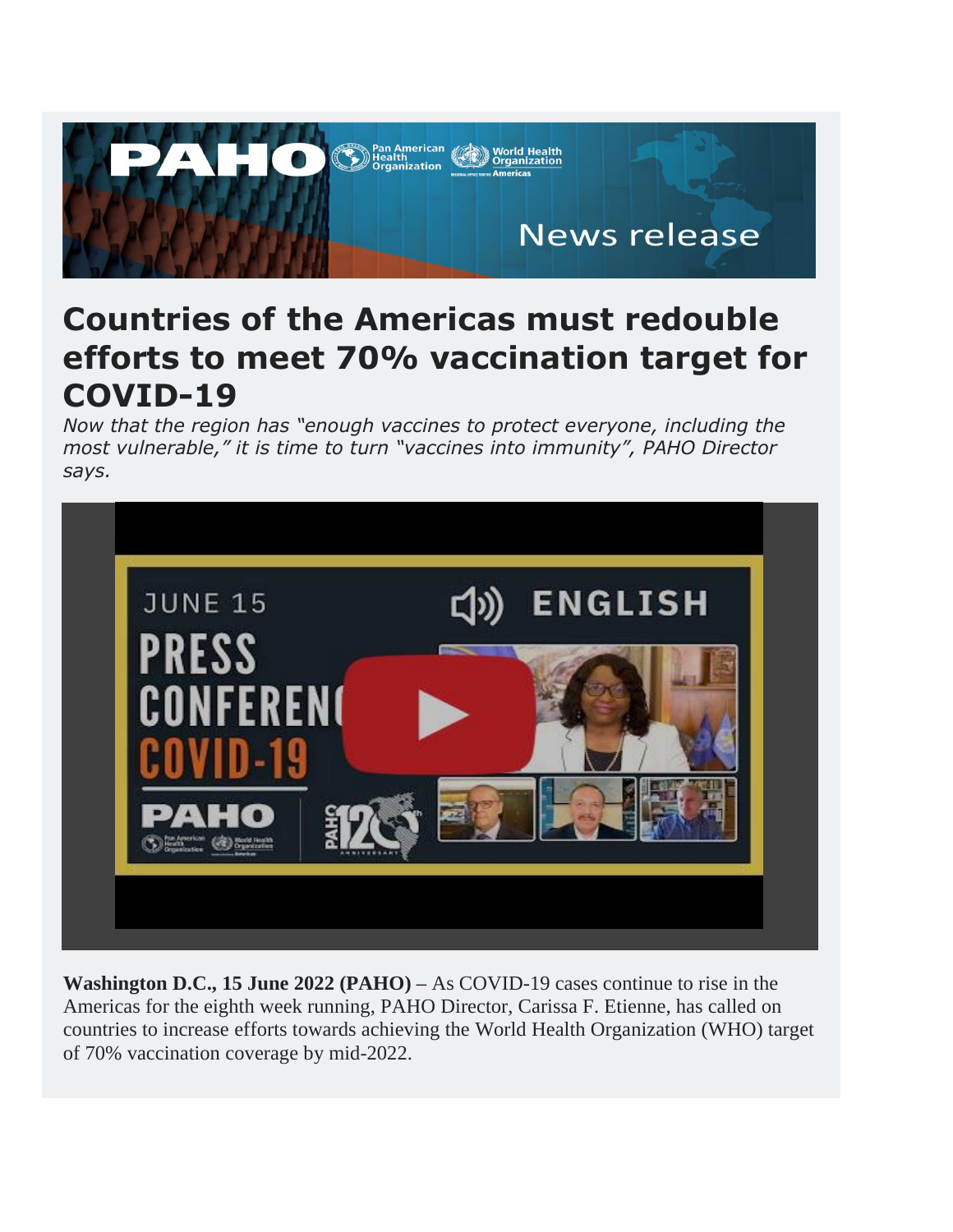Last week, countries of the region reported more than 1.2 million new cases of COVID-19, an 11% hike from the previous week.

"Thanks to the commitment of donors and national governments, we now have the supplies and financial and technical support to help countries reach the 70% target," the Director said during a media briefing today.

"Our priority now should be turning vaccines into immunity, ensuring that the doses we have are making it into people's arms and saving lives."

But while 16 countries and territories of the region have already vaccinated 70% of eligible populations, and Colombia, Bermuda and El Salvador are close behind at 65%, 11 others have yet to reach even 40% coverage.

Since the start of COVAX in 2021, PAHO's Revolving Fund has delivered over 142 million vaccines to countries in the Americas, and thanks to the commitment of donors and governments, the region now has the necessary financial and technical support to help all countries reach the 70% target, Dr. Etienne said.

It is therefore "crucial that countries redouble their efforts to protect those most at risk," she added, including the elderly and immunocompromised, health professionals and pregnant women.

To achieve this, they must tailor efforts to address the concerns that still surround vaccines and collaborate with communities to develop outreach strategies in areas where coverage is poor.

As some countries begin to scale back local vaccination centers such as those in grocery stores, schools and local marketplaces, Dr. Etienne urged governments to continue to use resources wisely and try to reach people where they are.

"The COVID-19 pandemic is not a short-term problem," the PAHO Director said. And with PAHO's latest Essential Health Services survey revealing that routine immunizations were heavily disrupted by the pandemic, it is vital that countries integrate COVID vaccination into their national immunization programs "so that we have robust services in place to deliver routine vaccines, expand COVID coverage and better prepare for future emergencies."

Dr. Etienne also highlighted that the recent cases of monkey pox and acute hepatitis further underscore the need to build more resilient health systems that can respond quickly to new and emerging risks. To ensure this, PAHO is working to support and train healthcare providers to help reduce the shortfall of 600,000 public health workers in the region.